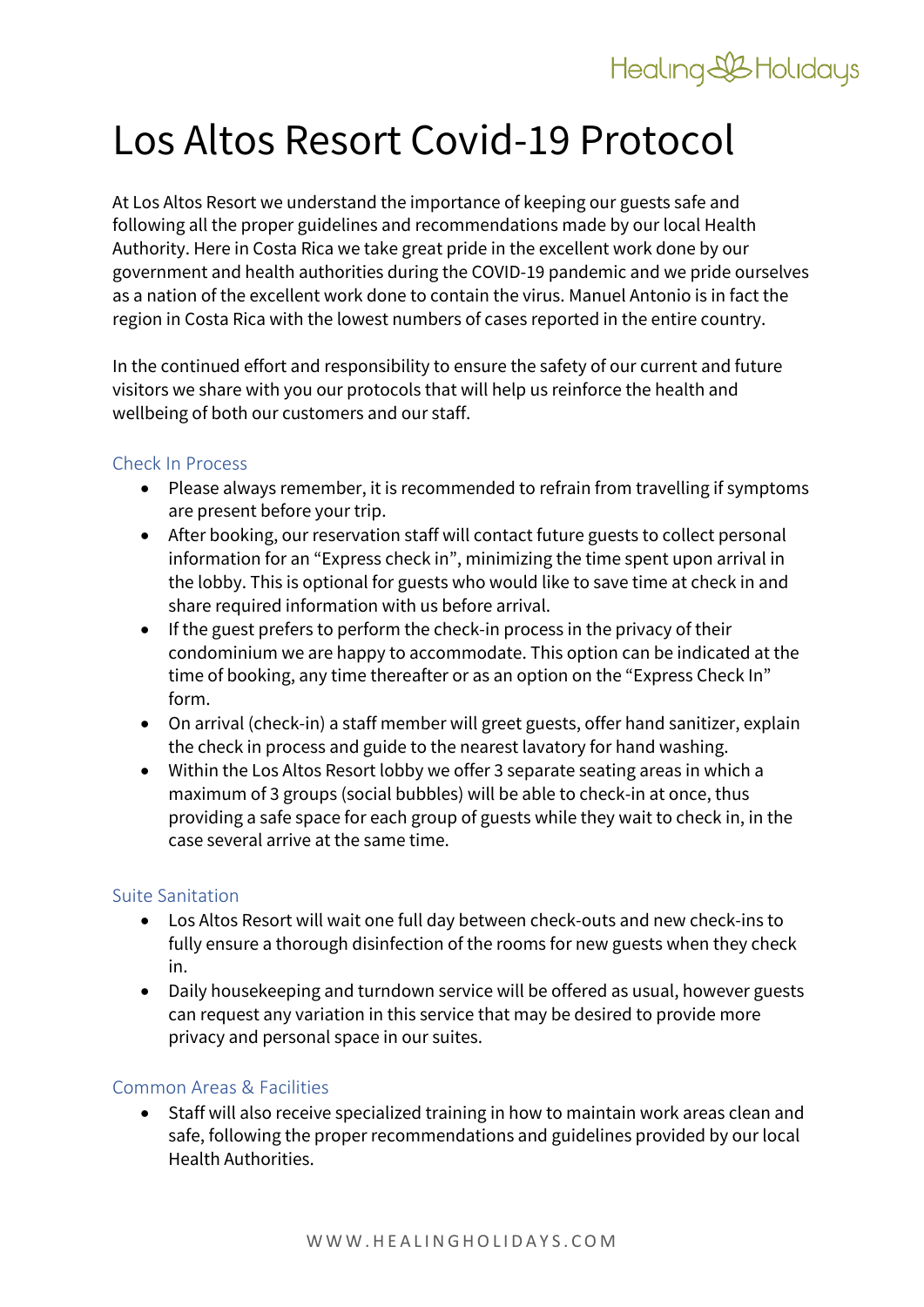- Thorough disinfection of public areas will be carried out regularly during the day with certified products every 45 minutes.
- Internal shuttle service will be provided with a turnaround time of 10 minutes between services to allow for thorough disinfection of surfaces.
- Seating will be limited in the internal shuttle service to ensure proper social distancing within the vehicle.
- Elevator use will be limited to 4 guests per trip to ensure sufficient personal space for all guests while in use.
- All Los Altos Resort staff will make use of personal protection equipment, such as face masks, when in contact with guests and other members of the staff.

# Restaurant & Pool Snack Bar

- A host will greet all guests arriving at the restaurant who will ask them to sanitize their hands prior to seating them, either with alcohol or by directing them to the restaurant washrooms. Alcohol for sanitizing hands will be available throughout the restaurant at all times.
- All restaurant menus will be available on guests personal digital devices as a way of limiting contact. We will share QR codes that link to each menu for guests convenience.
- Following regulations from the national Health Authority seating at the restaurant bar will be temporarily unavailable, however bar service will continue to be served directly to guests at their tables and seating areas at the pool and beach.
- Breakfast will be served each a la carte instead of buffet. Breakfast can be enjoyed in our Karolas Restaurant, or upon prior request, served in our guest condos to be enjoyed in the privacy of the suite. As well, it will reduce seating capacity within the restaurant to 50% as per health ministry regulations, thus ensuring sufficient separation between tables. .
- Breakfast seating times will be at 7, 8 and 9 am each morning. Guests can indicate which schedule works best at any time. This also helps ensure we can maintain a proper and safe distance between tables for all guests. Reservations can be made calling the extension #4020 or the Front Desk.
- Room service will be available for breakfast, lunch and dinner, as well as Happy Hour every day. Guests can enjoy their meals in the full comfort of the dining room in their suites and enjoy drinks on their ocean view balconies.
- Pool will function as usual and chairs will be spaced accordingly to follow social distancing recommendations.

# Orchid Spa Sanitation

- Spa services will be provided with a turnaround time of 1 hour between services to allow for cleaning and disinfection in between each treatment. Reservations are necessary for spa services and can be made at the Front Desk at any time.
- Spa staff will use face masks at all times while in the spa and during spa treatments and will have the option of wearing gloves during a treatment at the request of our guests.